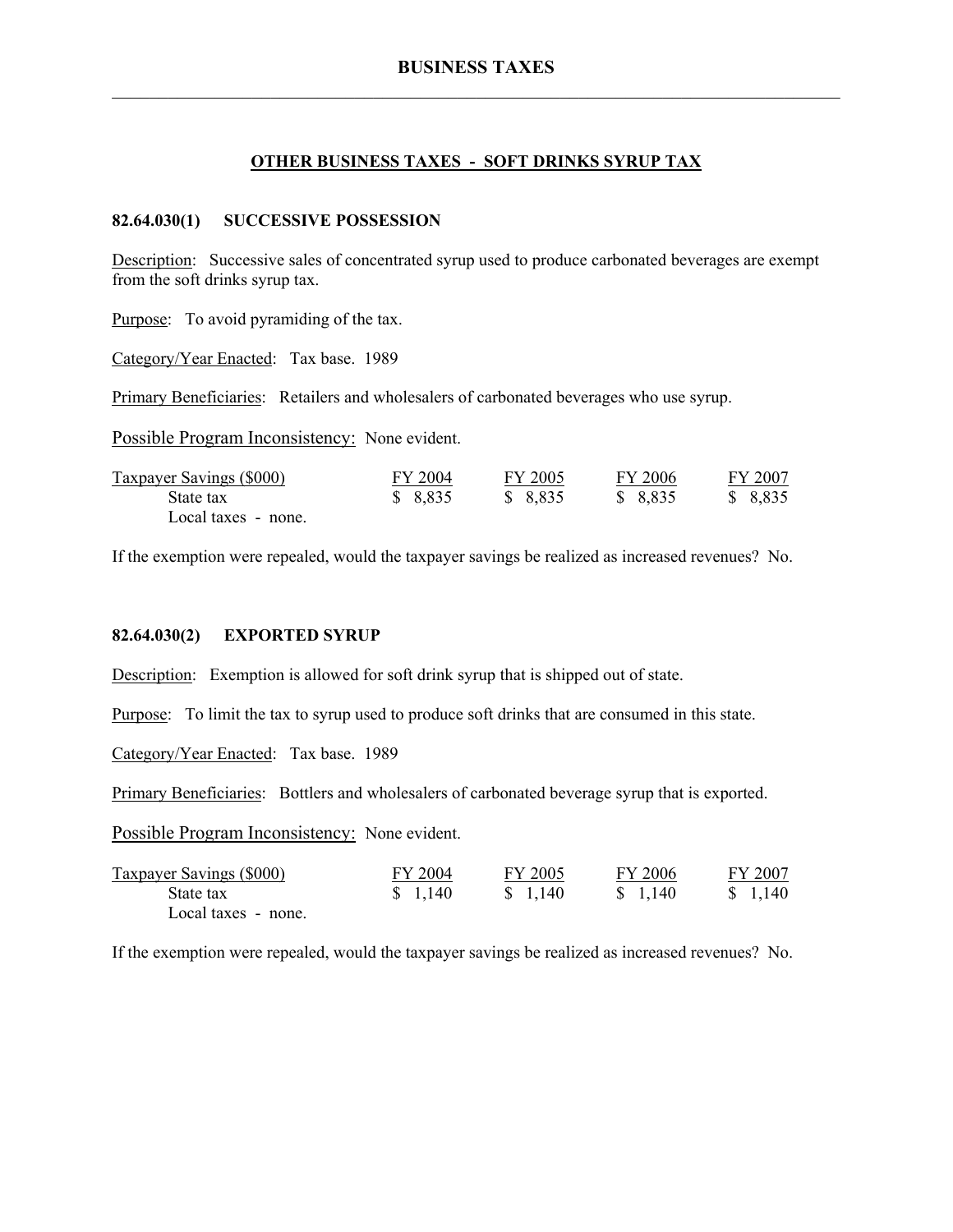# **82.64.030(3) TRADEMARKED BEVERAGES**

Description: Wholesale sales of trademarked soft drink syrup are exempt from the syrup tax, if the syrup is sold to a bottler who is licensed to bottle the trademarked beverage. Thus, the tax will instead be paid by the next purchaser of the syrup.

Purpose: To shift the tax from the bottler to the wholesaler, so that the incidence of the tax is consistent with other sales of carbonated beverage syrup.

Category/Year Enacted: Tax base. 1991

Primary Beneficiaries: Bottlers of trademarked beverages.

Possible Program Inconsistency: None evident.

Taxpayer Savings (\$000) None; the tax is simply shifted to the next purchaser.

If the exemption were repealed, would the taxpayer savings be realized as increased revenues? No.

# **82.64.030(4) SYRUP USED PRIOR TO 6/1/1991**

Description: This exemption restricts the soft drinks syrup tax to products sold after June 1, 1991.

Purpose: In 1991 the nature of the carbonated beverage tax was changed so that the wholesale transaction was taxed, instead of the first possession of the product. This exemption was then necessary to avoid double taxation of the same product.

Category/Year Enacted: Tax base. 1989

Primary Beneficiaries: No current beneficiaries.

Possible Program Inconsistency: None evident.

Taxpayer Savings (\$000) None; this exemption is no longer applicable.

If the exemption were repealed, would the taxpayer savings be realized as increased revenues? No.